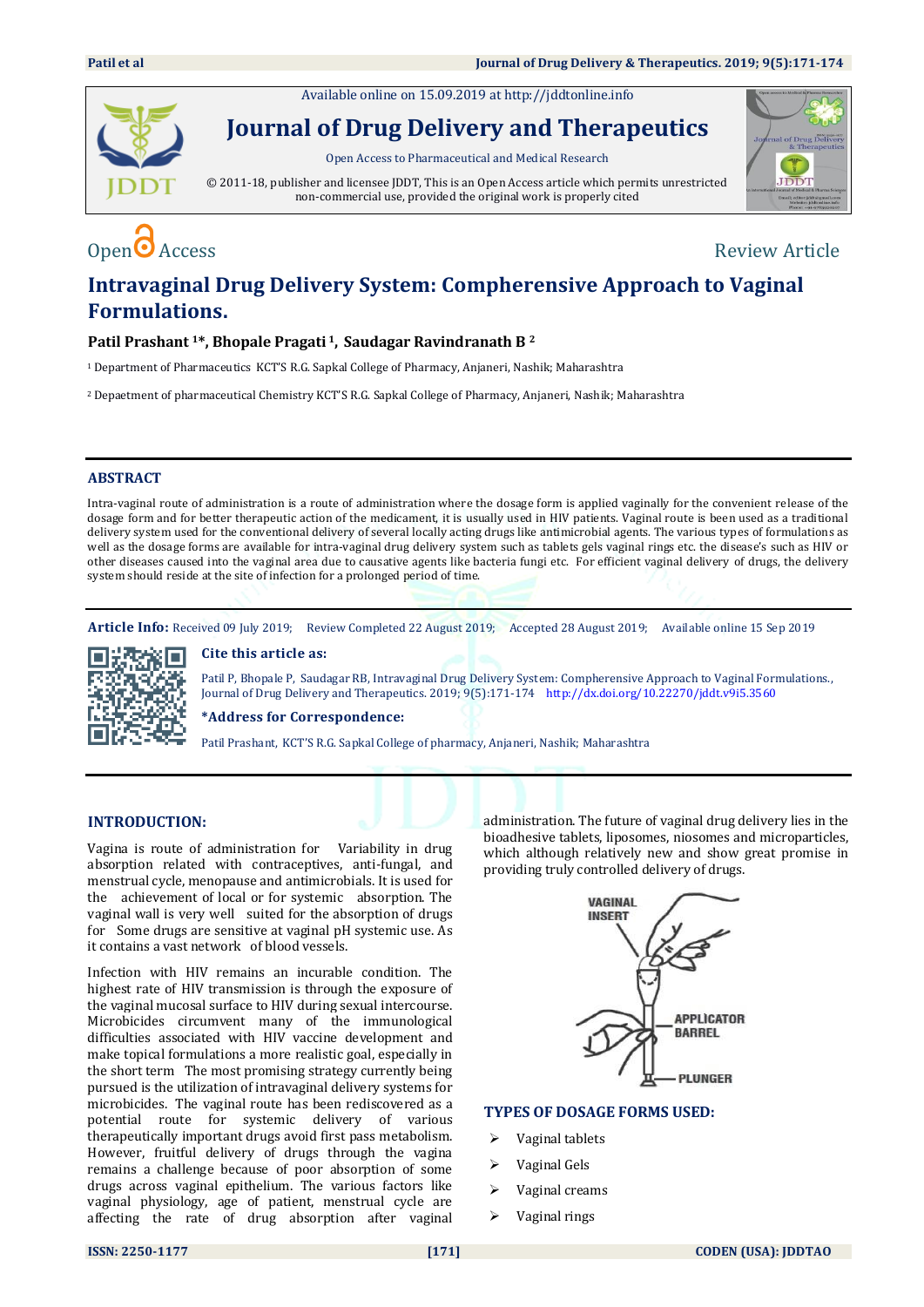#### $\triangleright$  Suppositories.

Vaginal gels and tablets have rapid release rates which, for effective use, ultimately require administration several times a day. Vaginal rings have adequate release rates but have only been formulated for preventing the transmission of HIV and as a contraceptive. The most widely used semi-solid preparations for vaginal drug delivery include creams, ointments, and gels.

#### **Creams and Gels**

To date the greatest number of intravaginal drug delivery systems for microbicides, by far, is in the form of creams or gels. Although commonly used for the topical intravaginal delivery of microbicides, these systems are messy, uncomfortable and may not provide an exact dose due to non-uniform distribution and leakage

#### **Tablets and Suppositories**

A large number of intravaginal delivery systems are also available in the form of tablets or suppositories. Some authors use the terms pessaries and suppositories interchangeably and consider vaginal tablets as a separate dosage form. These formulations are designed to melt in the vaginal cavity and release the microbicide over several hours. Suppositories are most commonly used to administer drugs for cervical ripening prior to child birth and for local delivery of various drugs. Vaginal tablets may contain binders, disintegrants and other excipients that are used to prepare conventional oral tablets. Mucoadhesive polymers

are sometimes used in tablet formulations to increase the vaginal residence time of the microbicide been delivered. Other vaginal tablet-like formulations are extrapolations of silicone-based vaginal rings. Research groups have studied the release of microbicides from silicone matrices. Release studies were performed *in vitro* for up to 1 year and *in vivo* in rabbits for up to 52 days. Both *in vitro* and *in vivo* studies showed consistent release profiles over time, showing that microbicide delivery is controlled by diffusion from the silicone delivery device and was not limited by absorption through the vaginal epithelium.

#### **Vaginal Rings**

Vaginal rings are circular ring-type drug delivery devices designed to release microbicides in a controlled manner after insertion. The advantages of such a device are that it can be controlled by the user; does not interfere with coitus and allows for the continuous delivery of microbicidal compounds. In simple vaginal rings, the microbicide is homogeneously dispersed within a polymeric ring with the surface of the ring releasing the microbicide faster than the inner layers. The key challenge in development of these systems is finding the optimum dose that will deliver the least amount of microbicide necessary to ensure protection. Advances have been made on the original two-layer ring system by adding a third, outer, rate controlling drug-free elastomer layer to minimize the drug concentration spike.



#### **Benefits and uses.**

- $\triangleright$  It reduces vaginal burning and vaginal infection.
- It reduces vaginal itching and vaginal discharge.
- Treatment of vaginal dryness.
- Treatment of HIV
- $\triangleright$  Treatment of yeast infection.
- Contraceptives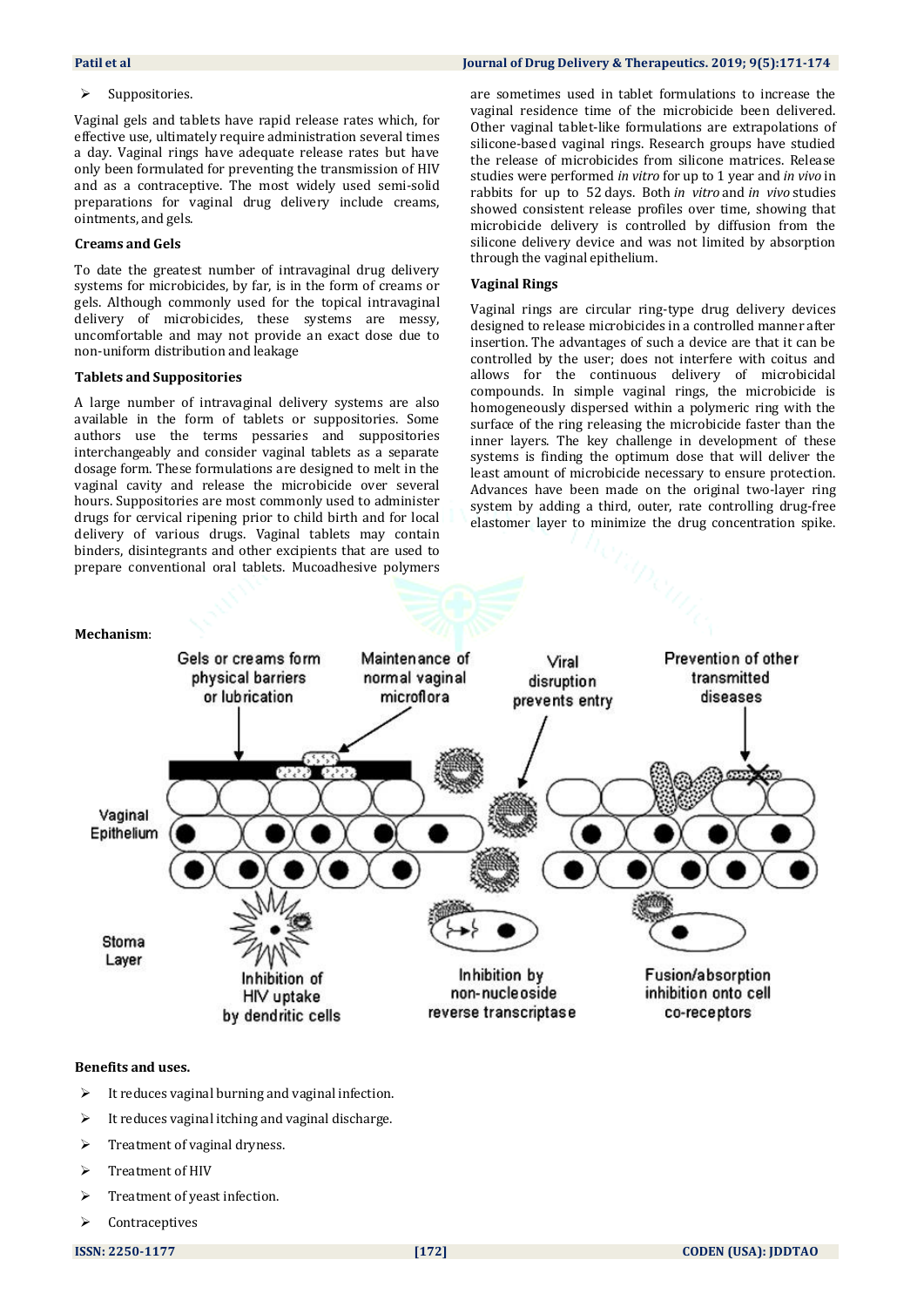| Therapeutic drug                                      | Intended use                                                 | Dosage form                                                  | Animal model | Comments                                                                           |
|-------------------------------------------------------|--------------------------------------------------------------|--------------------------------------------------------------|--------------|------------------------------------------------------------------------------------|
| Nonoxynol-9                                           | Spermicide/topica l<br>contraceptive                         | Gel,foam,cream                                               | Rabbit       | Detergent type spermicide,<br>irritation and increased risk<br>of infection        |
| Miconazole nitrate                                    | Anti-fungal                                                  | Cream, suppository,<br>swelling controlled release<br>system | Invitro      |                                                                                    |
| Prostaglandin E2                                      | Cervical ripenig                                             | Crosslinked PEG hydrogel,<br>suppository                     | invitro      | Onset of labor not always<br>predictable                                           |
| Lactobacilli strains                                  | Urogenital tract<br>infections                               | Bi-layered tablet                                            | invitro      | Restoration of normal<br>vaginal flora, good bacterial<br>viability in tablets     |
| Progestin,<br>levonorgestrel,<br>orethindrone acetate | contraceptives                                               | Vaginal ring                                                 | Human        | Uterine bleeding, hormonal<br>side effects, expulsions                             |
| estradiol                                             | Harmone<br>replacement<br>therapy                            | Vaginal ring                                                 | Human        | Risk of endometrial<br>proliferation                                               |
| Relaxin                                               | Cervical ripenig                                             | Gel                                                          | Human        | Decreased incidence of<br>cesarean deliveries, reduced<br>maternal-fetal morbidity |
| LHRH                                                  | Hormone<br>dependent<br>mammary tumors,<br>fertility control | Supposistory                                                 | Rat          | Suppress secretion of<br>ovarian steroids                                          |
| Leuprolide                                            | Ovulation inducing<br>activity                               | Solution suppository,                                        | Rat          | Activity increased by 5<br>times with addition of<br>absorption enhancers          |
| Insulin                                               | Diabetis mellitus                                            | Solution, gel                                                | Rabbit, rat  | Low bioavaliabilty                                                                 |

| TABLE 1: Some of the experimented vaginal drug delivery system9. |  |  |
|------------------------------------------------------------------|--|--|
|                                                                  |  |  |
|                                                                  |  |  |

# **ADVANTAGES**

- $\triangleright$  Simple to manufacture, cost effective and easy to apply thus facilitating patient compliance
- $\triangleright$  Non-irritative and free from producing any physical discomfort
- $\triangleright$  Provide immediate and sustained protection by releasing the microbicide in a controlled manner over a prolonged period of timeSolution was transferred into amber colored bottle and sealed till further use and resulting solutions were sterilized by autoclave at 121°C for 20 min at 15 psi.
- Have suitable vaginal retention and distribution
- $\triangleright$  Be versatile against various pathogens encompassing STIs and HIV

# **METHOD OF PREPARATION:**

#### **TABLETS:-**

- the vaginal tablets were prepared by direct compression and direct blending.
- the ingredients were weighed and passed through sive no # 20 ASTM .
- the materials sived was blended into double cone blender at 15 RPM.
- The blended materials were again sifted through #30 ASTM sieve.
- these shifted materials was again blended into the blender for 15 min at 15 RPM.
- the lubricant is sieved through sive no #60 ASTM and addead to above blended mixture and again blended at 15 RPM.
- the direct compression was done for the formation of the vaginal tablet.

# **GELS:**

- 1. The cold method was used to prepare the vaginal insitu gel.
- 2. The preferd quantity of drug is weighed and dissolve in saline phospate buffer in aseptic conditions.
- 3. Preservatives was added at same time.
- 4. Meanwhile the mixtures of polymers was kept aside for 24 hours for proper mixing.
- 5. Next the drug and polymeric solution was mixed properly and the intended quantity was added to the isotonic solution .
- 6. Solution was transferred into amber colored bottle and sealed till further use and resulting solutions were sterilized by autoclave at 121°C for 20 min at 15 psi.

# **CONCLUSION:**

Vaginal preparations, although generally perceived as safer most still associated with number of problems including multiple days of dosing, dripping, leakage and messiness, causing discomfort to users and expulsion due to the selfcleansing action of the vaginal tract. These limitations lead to poor patient compliance and failure of the desired therapeutic effects. For efficient vaginal delivery of drugs, the delivery system should reside at the site of infection for a